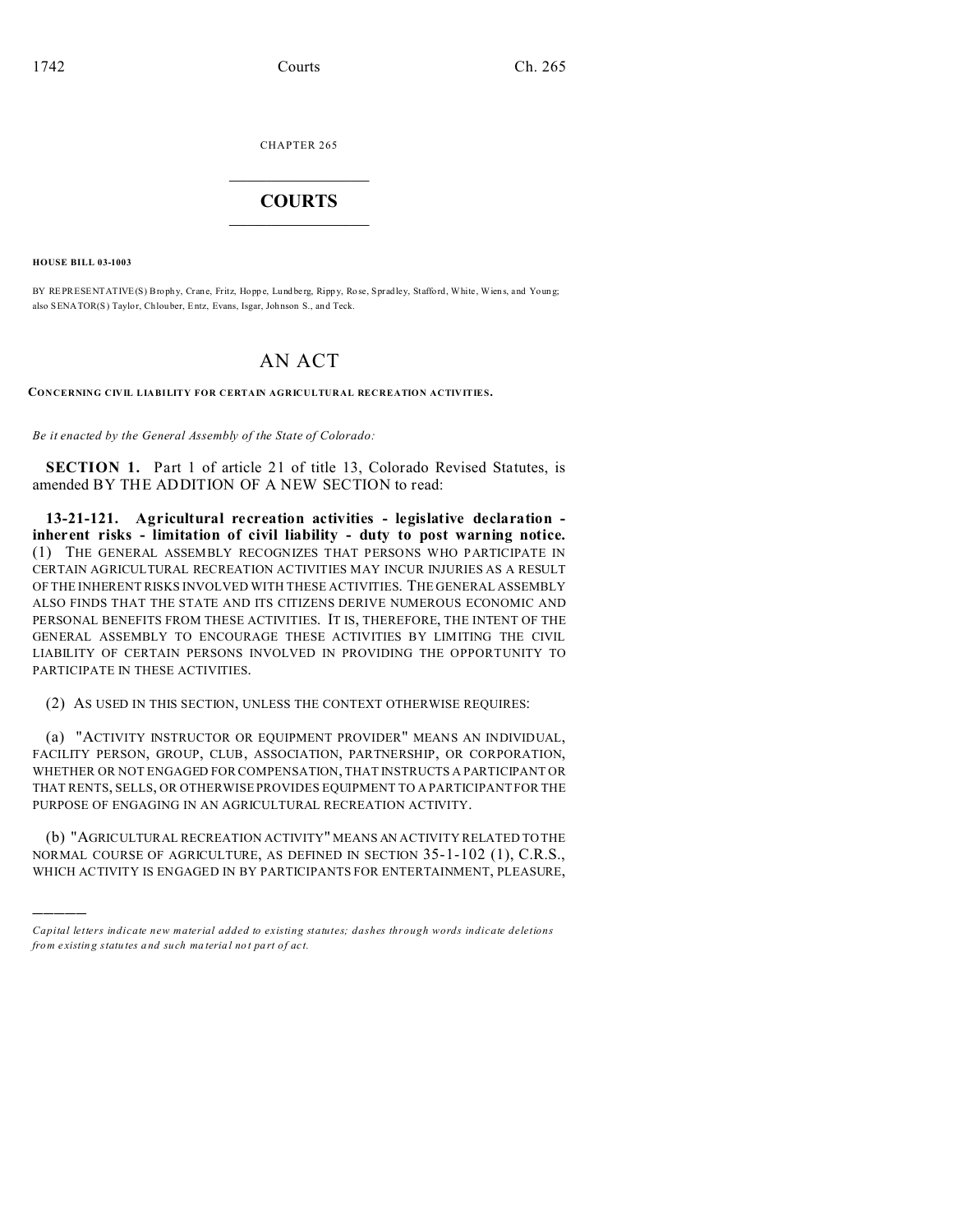OR OTHER RECREATIONAL PURPOSES, OR FOR EDUCATIONAL PURPOSES, REGARDLESS OF WHETHER A FEE IS CHARGED TO THE PARTICIPANTS. "AGRICULTURAL RECREATION ACTIVITY" ALSO MEANS HUNTING, SHOOTING, SWIMMING, DIVING, TUBING, AND RIDING OR OPERATING A MOTORIZED RECREATIONAL VEHICLE THAT OCCURS ON OR IN PROXIMITY TO THE PROPERTY OF AN AGRICULTURAL OPERATION OR AN ADJACENT ROADWAY. "AGRICULTURAL RECREATION ACTIVITY" INCLUDES, BUT IS NOT LIMITED TO PLANTING, CULTIVATION, IRRIGATION, OR HARVESTING OF CROPS; ACCEPTABLE PRACTICES OF ANIMAL HUSBANDRY; RODEO AND LIVESTOCK ACTIVITIES; AND MAINTENANCE OF FARM OR RANCH EQUIPMENT.

(c) "EQUIPMENT" MEANS A DEVICE USED TO ENGAGE IN AN AGRICULTURAL RECREATION ACTIVITY.

(d) "FACILITY" MEANS A PRIVATELY OWNED AND OPERATED FARM, RANCH, OR A PUBLIC PROPERTY THAT IS LEASED OR RENTED AND UNDER THE CONTROL OF THE PERSON DEFINED IN PARAGRAPH (e) OF THIS SUBSECTION (2) ON WHICH THE OPPORTUNITY TO ENGAGE IN ONE OR MORE AGRICULTURAL RECREATION ACTIVITIES IS OFFERED TO A PARTICIPANT, REGARDLESS OF WHETHER IT IS SITUATED IN AN INCORPORATED AREA OR UNINCORPORATED AREA.

(e) "FACILITY PERSON" MEANS A PERSON WHO OWNS, LEASES, OPERATES, MANAGES, OR IS EMPLOYED AT OR WHO VOLUNTEERS AT A FACILITY. FOR PURPOSES OF THIS PARAGRAPH (e) ONLY, "PERSON" INCLUDES ANY INDIVIDUAL, CORPORATION, PARTNERSHIP, ASSOCIATION, COOPERATIVE, OR COMMERCIAL ENTITY.

(f) "INHERENT RISKS OF AGRICULTURAL RECREATION ACTIVITIES" MEANS THOSE DANGERS OR CONDITIONS THAT ARE AN INTEGRAL PART OF SUCH ACTIVITIES, INCLUDING BUT NOT LIMITED TO:

(I) THE VARIED DEGREES OF THE SKILL AND EXPERIENCE OF THE PARTICIPANTS;

(II) THE NATURE OF THE ACTIVITY, INCLUDING BUT NOT LIMITED TO THE EQUIPMENT USED AND THE LOCATION WHERE THE ACTIVITY IS CONDUCTED;

(III) CERTAIN HAZARDS, SUCH AS GROUND CONDITIONS, SURFACE GRADE, WEATHER CONDITIONS, AND ANIMAL BEHAVIOR;

(IV) COLLISIONS WITH OTHER PERSONS OR OBJECTS;

(V) THE TYPES AND THE COMPLEXITY OF EQUIPMENT USED BY THE PARTICIPANTS;

(VI) MALFUNCTIONS WITH EQUIPMENT USED BY THE PARTICIPANTS;

(VII) THE POTENTIAL OF A PARTICIPANT TO ACT IN A NEGLIGENT MANNER THAT MAY CONTRIBUTE TO INJURY INCURRED BY THE PARTICIPANT OR OTHERS, SUCH AS IMPRUDENT SHOWMANSHIP, FAILING TO MAINTAIN CONTROL OVER HIS OR HER EQUIPMENT, OR NOT ACTING WITHIN HIS OR HER ABILITY.

(g) "PARTICIPANT" MEANS A PERSON WHO ENGAGES IN AN AGRICULTURAL RECREATION ACTIVITY, WHETHER OR NOT A FEE IS PAID TO PARTICIPATE IN THE ACTIVITY.